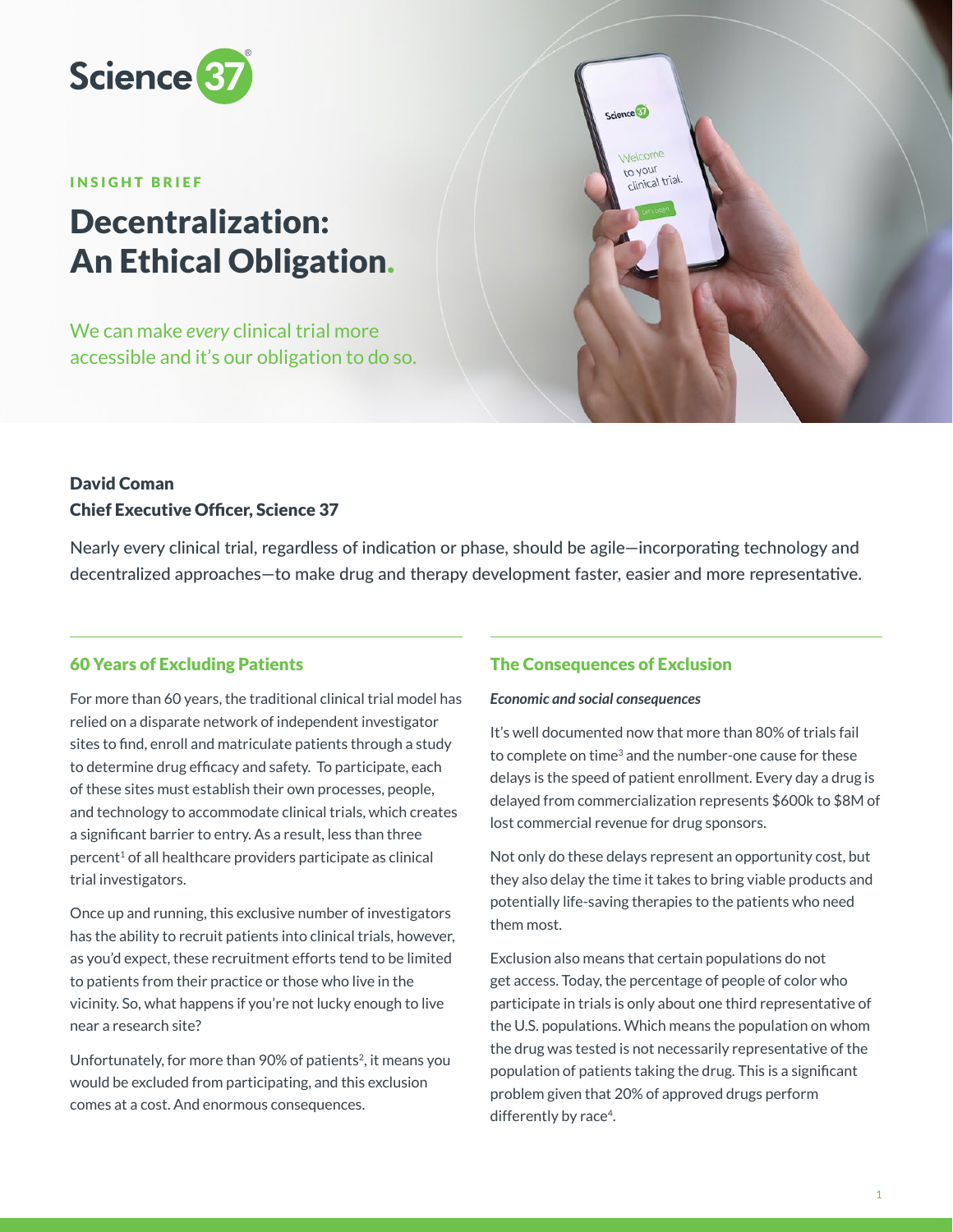#### *Personal consequences*

Beyond the macro economic and social consequences, exclusion as a result of the traditional site-based approach leads to consequences that hit closer to home for many of us.

Think about it: do you have a loved one with a medical condition, but has never been invited to join a clinical trial? How many of those whom you care deeply about have a condition that make them eligible for one of the more than 100,000 active studies that are listed on ClinicalTrials.gov today? And how many of those trials have they been approached to participate in?

The ethics of exclusion hit home for me and my family. Not too long ago, a family member was diagnosed with Amyotrophic lateral sclerosis (ALS). Knowing I was in the clinical research industry, he and his wife came to me in desperation to help find a clinical trial that might help turn the course of this terrible disease. While I poured through the more than 200 ALS trials listed on ClinicalTrials.gov that were actively enrolling, none were available anywhere close to him, and he didn't feel confident that he could make the long journey to participate given his condition. Sadly, this family member went through the full, agonizing disease progression, and is not with us today.

I know this experience is not unique to my family, and this issue doesn't necessarily have to be about life and death. There are too many examples to count about the ways access to clinical trials could have helped people — across all conditions — while enabling faster, safer, and more efficient research. I am sure you can cite an example or two in your own life where access would have or could make an enormous difference today.

## Our Ethical Obligation: Enable Universal Access

As a board member of the Association of Clinical Research Organization (ACRO), I was honored to participate in the organization's 20th anniversary celebration a couple weeks ago where I was touched by a profound statement by Dr. Janet Woodcock, former Food and Drug Administration (FDA) Commissioner, who declared, "Access to clinical research is a right for any patient."

Of course access should be a right for any patient; however, if we continue to myopically focus on a traditional site-based approach to patient recruitment we will never get there.

Today, we live in a world where we have the capability to reach anyone, anywhere utilizing decentralized clinical trial techniques and more agile clinical trial designs, and we have an ethical obligation to implement them. There are no excuses. We all must embrace and leverage decentralization to enable universal access for anyone.

## A Multitude of Options: Agile Approaches

Fortunately, you don't necessarily have to let go of your traditional sites completely. Instead, as a pioneer in decentralized approaches, Science 37 has developed an operating system (OS) to provide a multitude of options and will help to assess your protocols to identify ways to enable decentralization.

That can manifest by adding the Science 37 OS as a virtual site or Metasite™ to supplement a traditional brick-and-mortar site network. In this case, you just eliminate the bottom 10% of your sites, and replace it with a single, virtual site targeting the more than 90% of the population who don't live near your other brick and mortar site locations. When Science 37 acts as a virtual site among a traditional brick and mortar network, it is  $-$  at minimum  $-$  the highest enrolling site and we often represent 50%-85% of the entire participant volume.

The Science 37 OS can be deployed to find and enroll patients from anywhere, with study-specific procedures conducted via telemedicine, in-home nurses, or even local community providers. When study-specific procedures require specialized training, traditional clinical trial sites may be used to perform these procedures, but patient burden can be dramatically reduced to enable follow up via telemedicine, in-home nurses, or local providers.

There are countless agile designs incorporating decentralized clinical trial techniques to make clinical research significantly faster, easier, and more representative. To date, Science 37 has achieved up to 15x faster enrollment, saving crucial time in bringing drugs to market. It has also yielded up to 28% greater patient retention, which has extraordinary benefit for long during and long-term follow up studies. And our OS has been proven to improve diversity by up to 3x relative to traditional studies.